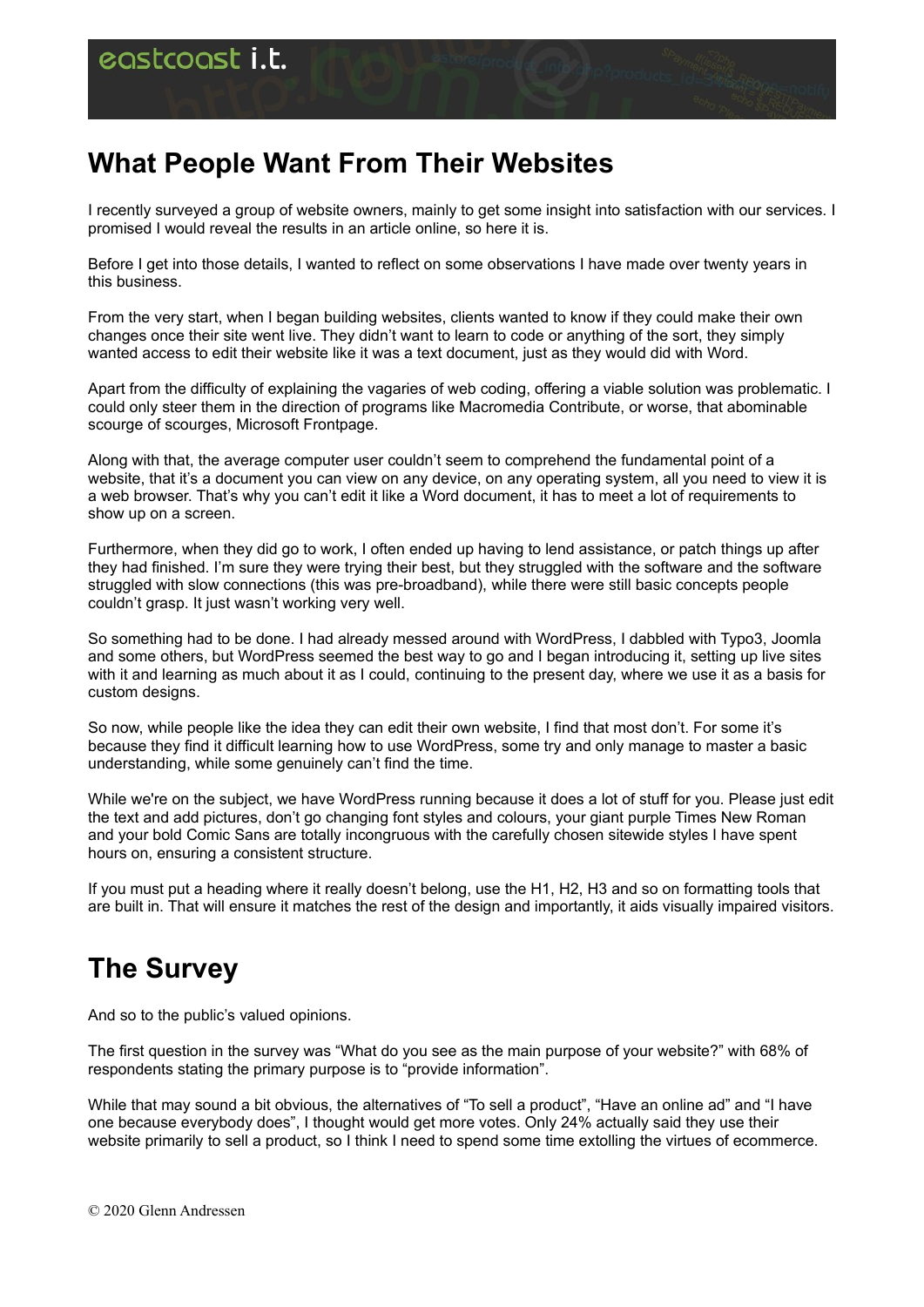Keeping that information readily available it seems, is not so important, because a staggering 65% only want it maintained when it needs changes. And 13% only want it worked on when something goes wrong. Wouldn't think there's much valuable information going to be available there.

This thinking is a terrible indictment of people's attitudes to their online presence. If it was a billboard on the freeway and they saw a mark on it they'd be on the phone to the provider straight away, but it's okay to let their single most prominent form of advertising run down.

Think I'm exaggerating the prominence bit? It tells people what you are providing or selling. It's there 24 hours a day, seven days a week, all year round. No matter what state it's in, people will at some stage see it and summarily judge your business.

For some of my clients, if it were a car, it's never been serviced since they bought it, the tyres are bald, it rattles, leaks oil, there are holes in the exhaust and the music is played on a cassette. But it still works fine!

Apart from the obvious updating of content, there is also the issue of keeping the platform up to date. The fact is, it's software. It's code and databases, run by sophisticated, reliable server machinery and applications, that are constantly updated to ensure reliability and performance, the kind of performance you expect and whinge about if it occasionally trips over.

This is why your happy little WordPress website needs it's core and plugins updated regularly. You can do it yourself, it's all there in front of you when you log in, in highlighted bright orange or blue buttons. You err, do log in sometimes don't you?

Now if you don't run those updates, that's fine, I'm very happy to do them for you, but please accept this can sometimes take half an hour, sometimes more and that is not what your web hosting payment is for, that's just your rent for using my server space.

I don't fill your fridge with food and pay for your petrol as well, so please be aware that the amount you are charged for me tidying things up is a pittance compared to the figure you'll pay when it goes belly up due to a hack attack, spam attack or an outdated plugin. Yeah, I know you needed it back up and running yesterday. Ahem.

The Website Improvements question provided some really interesting answers, with some complaints about spam and some great suggestions like audio streaming, video or just plain rebuilds. Good folk, you have but to ask, I am here.

The next question "What is most important regarding website functionality?" was not multiple choice, but asked to rate the importance of each item from 1 to 5. Over 86% of you said looks are important, well done, correct answer and 92% said it should be easy to navigate, again, good work. Just remember the Comic Sans and the Times New Roman don't help either of those.

Ah yes, the importance of having access to update it yourself. 55% said that's very important. If only you would actually then proceed do do so. At least the 2.6% who said it's not important have some integrity.

But what really surprised me here is only 44% of respondents regarded a page one Google ranking as important. I assumed everyone would rate that highly, not so and I don't totally disagree because the realities of Search Engine Optimisation can be quite difficult to pin down. What you ask your site to be optimised for can be a far cry from what potential customers enter in the search field, but that's another story.

Mobile compatibility, 78% said very important. Good job people, you're learning. It's not just very important, it's absolutely fundamental with over 50% of website visits today by phone users and if your website doesn't display properly, they'll promptly move on.

There is also the fact that Google ranks websites based on mobile compatibility first and relegates those non-compliant to the bottom of the list.